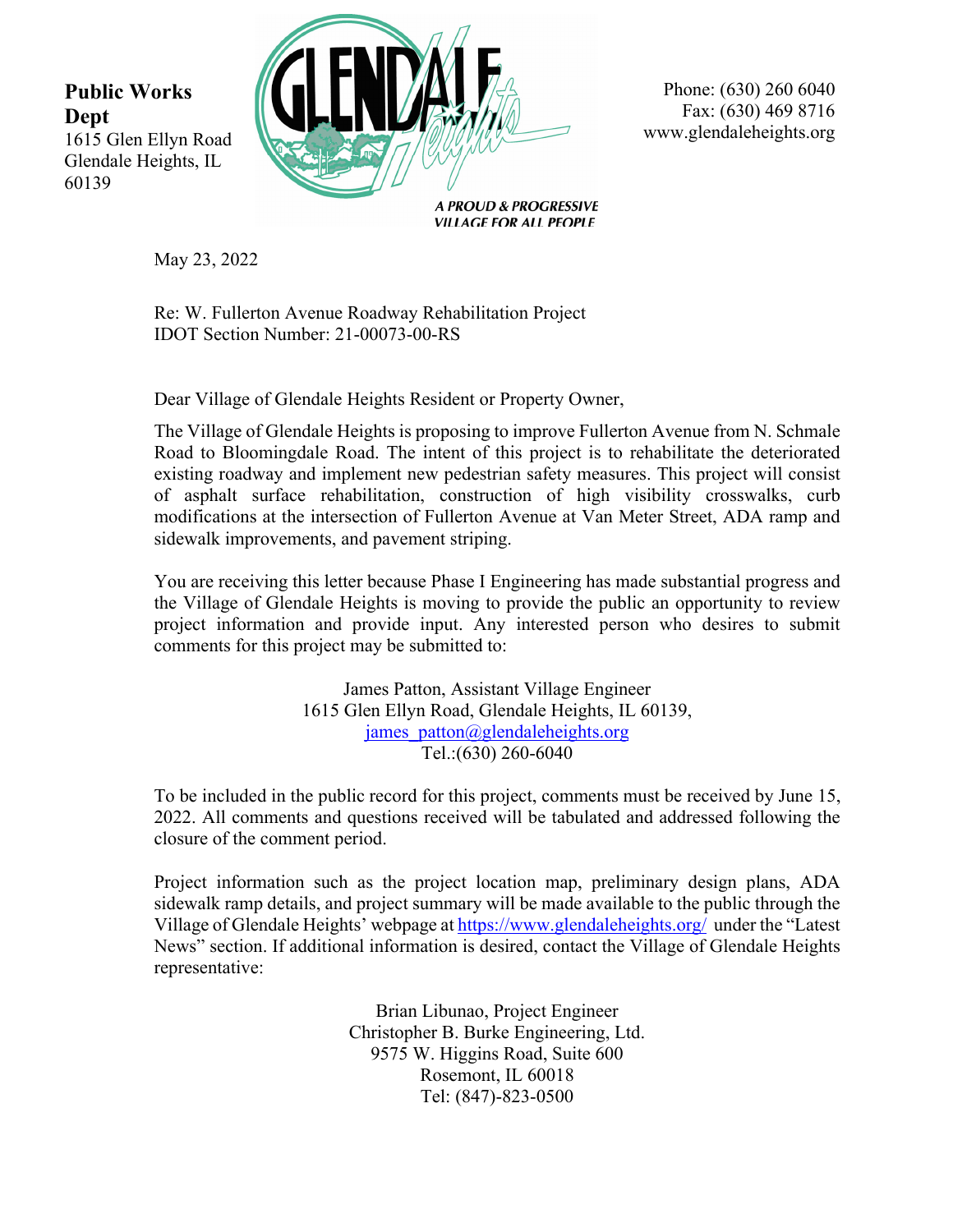The Village will be utilizing federal funding to aid with construction costs for the project. Following the closure of the public comment period, the project team will work on addressing all comments received and complete Phase I Engineering and Phase II Engineering with the Illinois Department of Transportation's concurrence. The Village is targeting construction for this project to occur in 2024/2025.

Thank you for your cooperation.

Sincerely,

Rachael Kaplan Director of Public Works